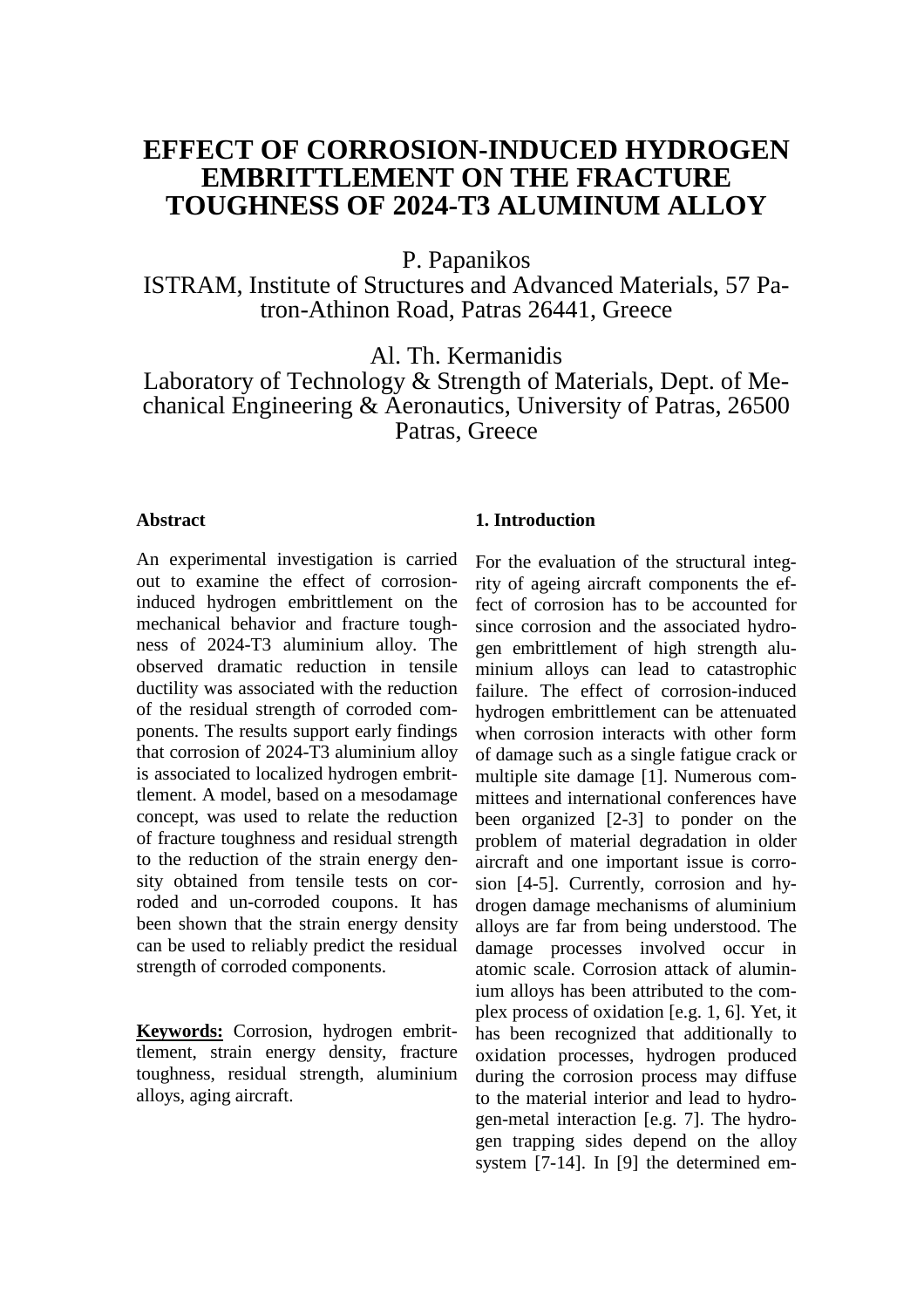brittlement of the Al-Mg and Al-Zn-Mg aluminium alloy systems was explained as the result of the formation of magnesium hydrides on the grain boundaries. Yet, a dramatic embrittlement of the alloys 2024 following exposure in several corrosive environments has been reported in [7, 10- 12]; 2024 belongs to the Al-Cu system. The same behavior was observed for the 6013, 8090 and 2091 alloys as well. In [13] hydrogen trapping sides for the Al-Cu alloy 2024 are identified.

In [15] the authors have shown that the fracture toughness of the corroded material decreases significantly and that it is necessary to evaluate a local fracture toughness associated with the reduction of strain energy density. It was shown that the proposed mesomechanics approach is very efficient for facing the complex interactive corrosion-hydrogen embrittlement process and it was suggested to examine the effect of corrosion-induced hydrogen embrittlement on MSD problems where the distance of the rivet holes is such that allows local volumetric embrittlement of the material. This work is an extension of the work in [15] to take into account the above raised issues.

In the present work the meso-damage approach introduced in [15] is used to relate the reduction of fracture toughness and residual strength to the reduction of the strain energy density obtained from tensile tests on corroded and un-corroded coupons. In addition to tensile tests, residual strength tests were conducted using notched pre-fatigued (MSD) specimens containing a row of two holes. Both corroded and un-corroded specimens were tested.

# **2. Mesodamage approach**

Corrosion is the result of complex oxidation processes at atomic scale. Hydrogen embrittlement is a diffusion-controlled process and it is associated with the concentration and trapping of hydrogen at preferable trapping sides. The process

takes place at atomic scale as well. The severity of the hydrogen damage depends on location and time. As such a process, embrittlement evolution in a thick specimen or component is linked to the concentration of hydrogen atoms. Embrittlement reaches its maximum value at the surface layer, which is saturated with trapped hydrogen and decreases gradually with decreasing concentration of hydrogen.

This process may be interpreted as the embrittlement of three-dimensional mesovolumes, which exhibit different degree of embrittlement. It yields to varying mechanical properties and fracture toughness at the meso-level. The tensile tests described underneath can be used to evaluate these varying tensile properties and fracture toughness. In diffusion controlled processes same concentration of the diffusing medium can be achieved at short distances from the source of the diffusing medium and short diffusion times or at long distances from the source and long times. Thus, the properties of specimens subjected to different exposure times can be interpreted to reflect the average properties of a number of prospective mesovolumes at different distances from the surface. Early experimental results [5, 14] indicate that hydrogen diffusion is very low from the front and back surface of the specimens and high from the edges and through the thickness cuts. Obviously the specimen thickness of 1.6mm is too large as compared to the size of meso-volumes typically not exceeding a few microns. Yet, as shown in [14] the hydrogen may diffuse at distances larger than 25mm. Thus, the properties of the meso-volumes lying along the path of hydrogen diffusion may be approximated through prospective average values derived each time for a number of meso-volumes involved in 1.6mm distance. With regard to the diffusion controlled embrittlement process the varying degree of embrittlement at different distances from the hydrogen source may be simulated through the exposure of specimens of same thickness (here 1.6mm)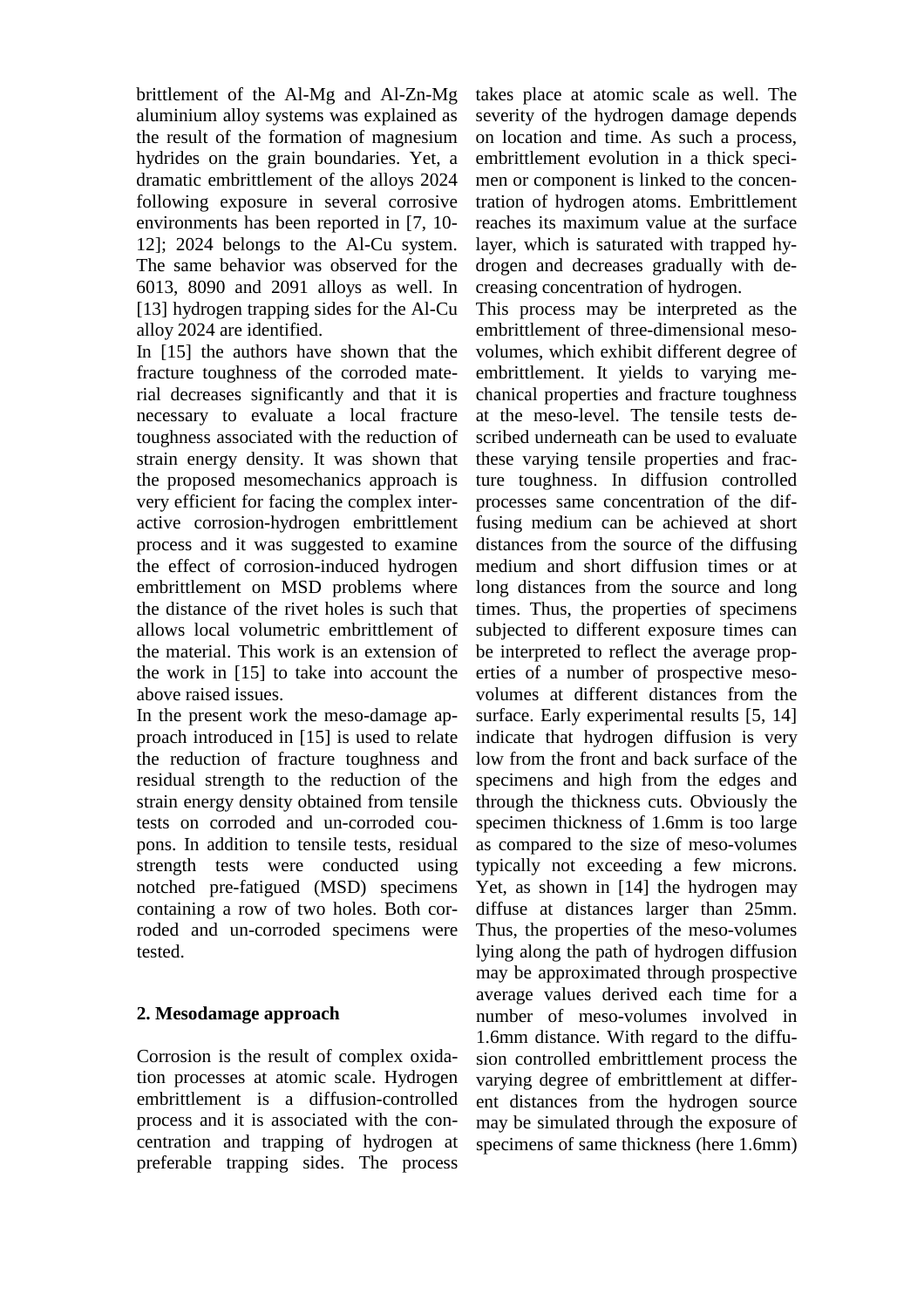for different times at same corrosive environment.

# **3. Experimental investigation**

The experimental investigation was performed on the aluminium alloy 2024-T3 with the following chemical composition: 0.10% Si, 0.18% Fe, 4.35% Cu, 0.67% Mn, 1.36% Mg, 0.02% Cr, 0.07% Zn, 0.03% Ti, 0.01% Zr. The alloy was received in sheet form of 1.6mm nominal thickness. Tensile, fracture toughness, and MSD specimens were prepared. Tensile specimens were machined according to ASTM E8m-94a; specimens were cut in both longitudinal (L) and long transverse (LT) direction. Fracture toughness specimens were cut in (L) direction following the ASTM E561-94 specification.

The tensile and fracture toughness specimens were exposed to an exfoliation corrosion environment according to specification ASTM G34-90. The corrosive solution consists of chemicals diluted in 1 l distilled water. They are sodium chloride (4.0 M NaCl, potassium nitrate (0.5 M  $KNO<sub>3</sub>$ ) and nitric acid (0.1 M HNO<sub>3</sub>). The initial apparent pH of the solution was 0.4. The solution volume per exposure area was 17.5 ml/cm<sup>2</sup> and the solution temperature was  $17.5 \pm 3$ °C. The specimens were exposed to the solution for a number of different exposure times. After exposure, specimen cleaning was conducted according to ASTM G34-90. Then the corroded specimens were subjected to mechanical testing.

The MSD specimens (Fig. 1) were flat specimens containing a row of two holes in order to examine the effect of corrosion on the residual strength. Two notches were machined on both sides of the holes and the specimens were pre-fatigued to a certain crack length. The MSD specimens were embedded in the exfoliation corrosion solution while different loads were applied and the time to failure was recorded.



Figure 1: *Schematic of the MSD specimen.*

# **4. Results and discussion**

# **Mechanical characterization.**

The tensile properties of the reference material are summarized in Table 1. The energy density is evaluated by the area under the true stress-strain curve.

The residual mechanical properties as a percentage of the properties of the reference material are shown in Fig. 2 for the L directions of (a) bare specimens and (b) Al-clad specimens. For the case of bare specimens, the figure shows the property decrease trend versus exposure time in exfoliation corrosion solution. All properties decreased non-linearly with exposure time. It is clear from Fig. 2(a) that yield and ultimate tensile stress have been practically not affected. On the contrary, a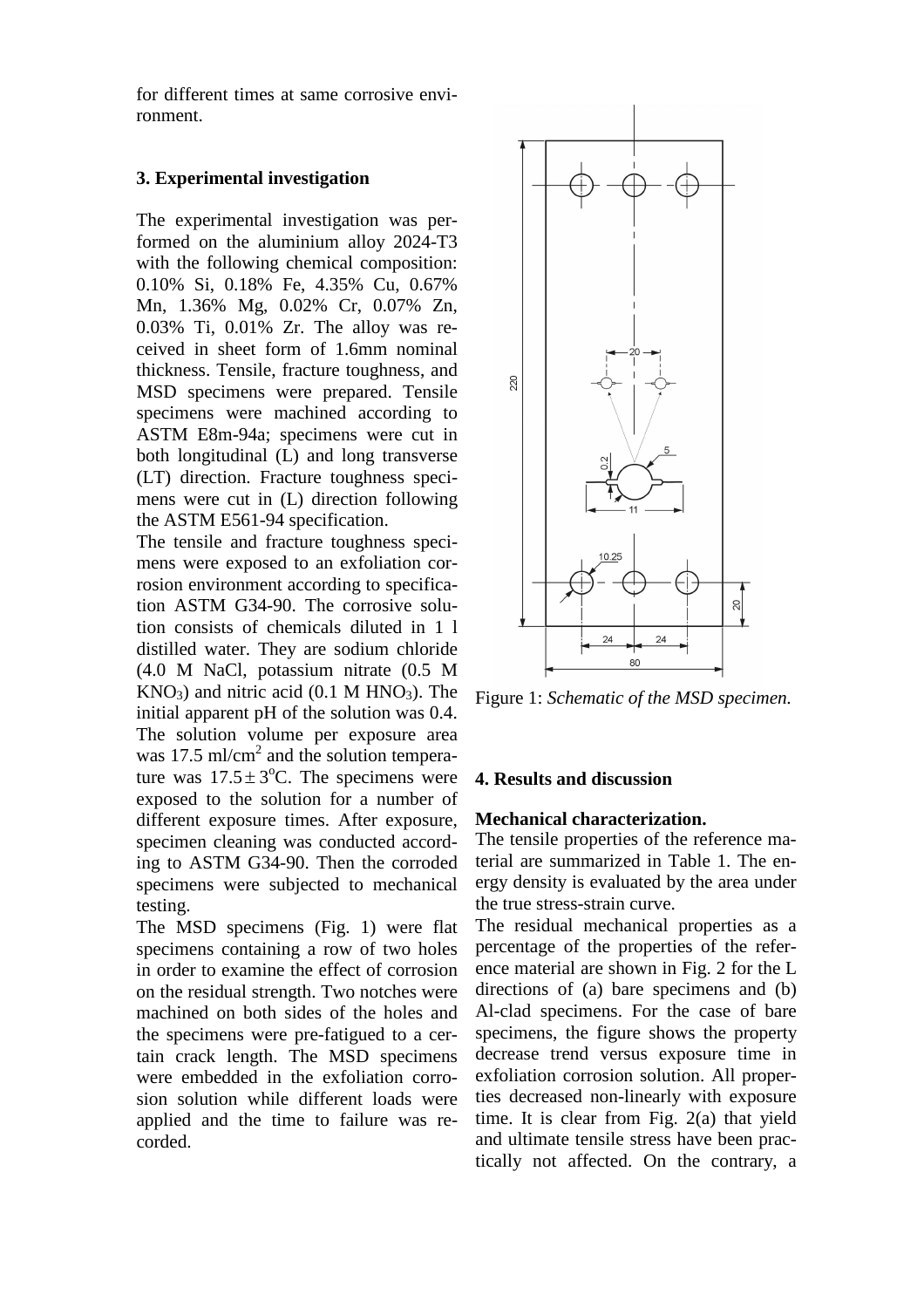| Material | Yield stress, |     | Ultimate tensile   Elongation                               |     |      |      | to Energy density,     |      |
|----------|---------------|-----|-------------------------------------------------------------|-----|------|------|------------------------|------|
|          | $S_{v}$ [MPa] |     | stress, $R_{\text{m}}$ [MPa]   failure, $A_{\text{so}}$ [%] |     |      |      | W [MJ/m <sup>3</sup> ] |      |
|          |               | ĹТ  |                                                             |     |      |      |                        |      |
| 2024-T3  | 396           | 339 | 520                                                         | 488 | 18.0 | 18.0 | 86.7                   | 81.7 |

Table 1: *Tensile properties for reference material.*

clear trend of an appreciable tensile ductility decrease has been observed. Obtained yield and ultimate tensile stress decrease is caused by corrosion induced material surface degradation.



Figure 2: *Gradual tensile property degradation for the alloy 2024 (L-direction) during exposure in exfoliation corrosion solution: (a) bare, (b) Al-clad.*

It was found that after machining of the corrosion attacked material surface layer, yield and ultimate tensile stress increase again almost to their initial values. Yet, tensile ductility drop is volumetric. Machining of the corrosion attacked surface layer had practically no influence on the determined tensile ductility values although the tensile tests were performed on the "non-corroded" material core after the removal of the corrosion-attacked layer. In [13], the observed bulk embrittlement has been associated to hydrogen penetration and absorption. Similar trends show the tensile properties in the LT direction. For the Al-clad specimens, the results of Fig. 2(b) reveal that the tensile properties are only slightly affected by the corrosion exposure. It is believed that the reason for this is that cladding acts as a cathodic corrosion protection.

#### **Fracture Toughness.**

Fig. 3 shows the fracture surfaces of a non-corroded (a) and a corroded fracture toughness specimen (b). It is clear from the figures that the mode of final failure is different for the two cases. In the noncorroded specimen, a typical ductile fracture is observed. However, a brittle fracture is observed in the corroded specimen indicating that the corrosion-induced embrittlement goes far beyond the corroded layer of the material, which for the specimen showing in Fig. 3(b) has a depth of 200 mm. The failure surface indicates the gradual change from a brittle to a ductility failure with increasing distance from the corroded area. Table 2 shows the fracture toughness tests conducted and the values of fracture toughness obtained. For the case of protected specimens (anodizing and sealing), no corrosion effect was observed. The small decrease of the fracture toughness as compared to the un-protected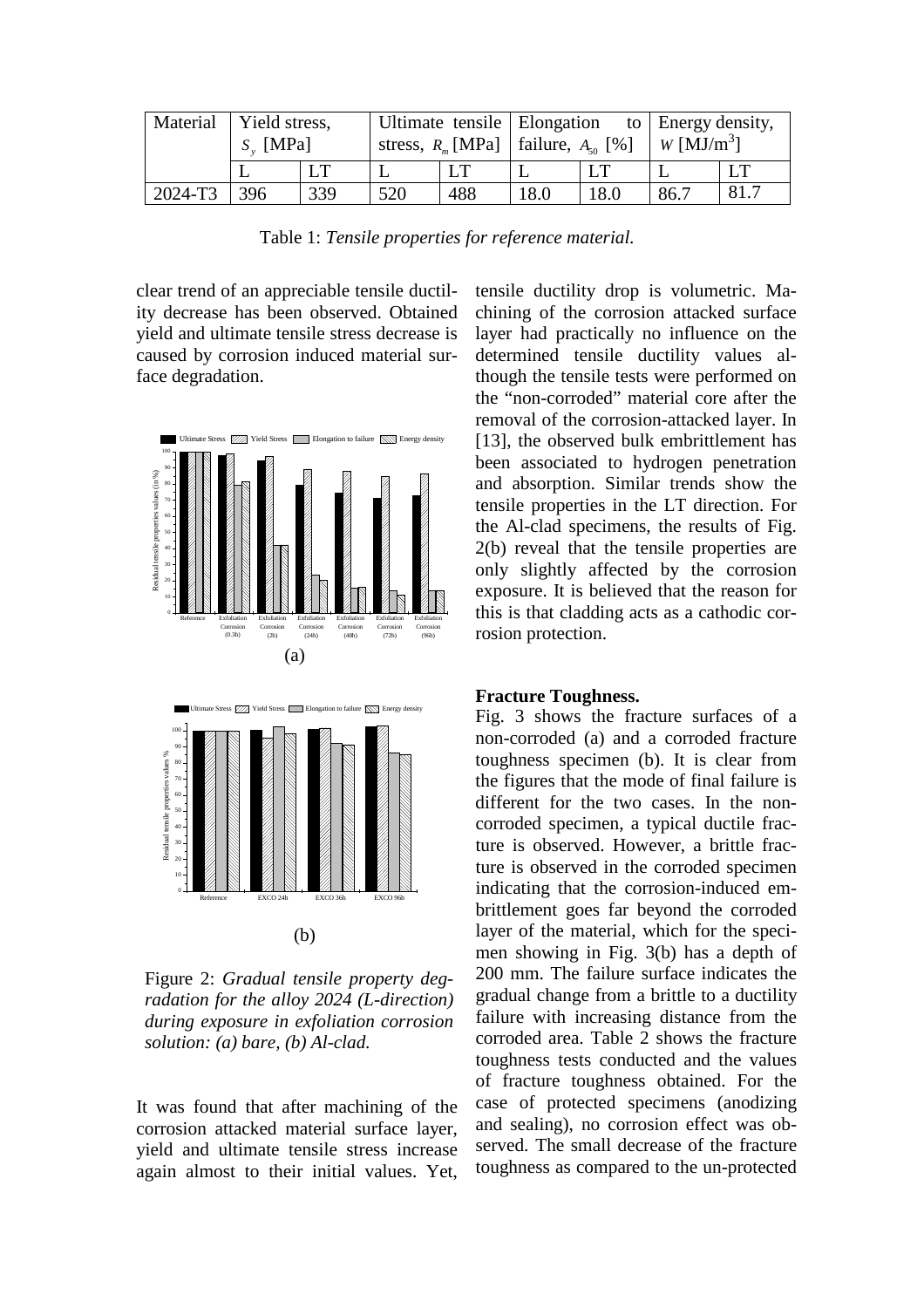reference specimens might be attributed to the fact that the process of anodization leads to material embrittlement. The results for the un-protected specimens indicate that corrosion leads to a significant decrease in fracture toughness (27%). Yet, the dimensions of the specimen are by far larger as the distance within hydrogen may diffuse. The values of the fracture toughness obtained reflect specimens, which are partially fully embrittled, in certain locations only partially embrittled to different degrees of embrittlement and, far from the hydrogen source, not embrittled at all. The approach described underneath will be utilized to yield to local fracture toughness values. Following to the work in [16], the strain energy density evaluated from the stress-strain curve of the material can be associated to the fracture toughness with the relation:





# Figure 3: *Fracture surfaces of a (a) non-corroded and (b) corroded (EXCO 36 h) fracture toughness specimens.*

$$
K_c^2 \qquad W_0 \tag{1}
$$

where  $K_c$  is the fracture toughness,  $W_0$ the strain energy density and a function of the elastic properties of the material. The quantity will be considered constant with corrosion exposure. Eq. 1 can be used to estimate the value of  $K_c$  for an embrittled material due to corrosion since it suggests that

$$
K_{ct}^2/K_c^2 \quad W_t/W_0 \tag{2}
$$

where  $K_{ct}$  and  $W_t$  are the fracture toughness and the strain energy density, respectively, after *t* hours of exposure to corrosion. Using the values of Table 1 and the results of Fig. 2(a), it can be estimated that the value of energy density for 36 h exfoliation corrosion is  $W_{36}$  14.7  $MJ/m^3$ . From Tables 1 and 2 we have that *K<sub>c</sub>* 134.6 *MPa* $\sqrt{m}$  and *W*<sub>0</sub> 86.7  $MJ/m^3$ . Therefore, Eq. 2 gives  $K_{c36}$  55.4 *MPa* $\sqrt{m}$ . This value is however much smaller than the measured value of 97.8  $MPa\sqrt{m}$ . The reason for this discrepancy is that the fracture toughness specimen does not experience volumetric embrittlement as the tensile specimen used to obtain the strain energy density. The above observation is very important as far as the structural integrity of a corroded aircraft structure is concerned. It indicates that the use of the virgin material fracture toughness for assessing the structural integrity of aged and corroded components may result to essential overestimation of residual strength, which could lead to fatal consequences. On the other hand, the use of the value of fracture toughness evaluated assuming volumetric embrittlement of the material can be very conservative and lead to over sizing. It is therefore necessary for a specific problem to use a local fracture toughness, which will range from the minimum value (volumetric embrittlement) to the maximum value of the vir-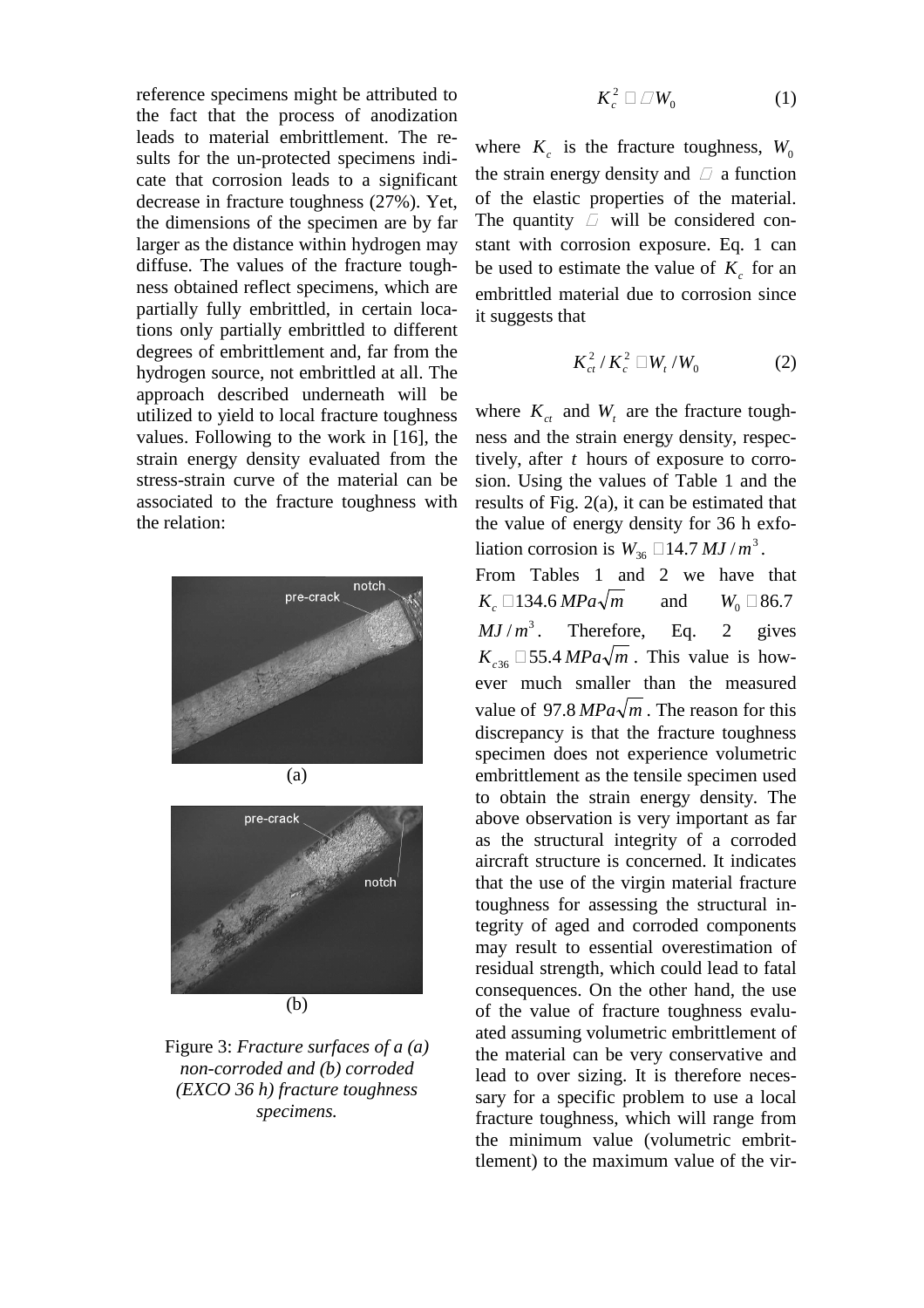| Material 2024-T3             | Corrosion             | Direction/ | $K_c$ [MPa $\sqrt{m}$ ] |
|------------------------------|-----------------------|------------|-------------------------|
|                              | exposure              | number of  |                         |
|                              |                       | tests      |                         |
| Reference, $t=1.6$ mm        | None                  | L/2        | 134.6                   |
| Corroded, t=1.6mm            | EXCO 36 h             | L/2        | 97.8                    |
| Reference (anodized and None |                       | L/2        | 126.5                   |
| sealed), $t=1.6$ mm          |                       |            |                         |
| Corroded<br>(anodized)       | and $\vert$ EXCO 36 h | L/2        | 125.2                   |
| sealed), $t=1.6$ mm          |                       |            |                         |

Table 2: *Fracture toughness test results.*

gin material. This is especially true for MSD problems where the distance of the rivet holes is such that allows local volumetric embrittlement of the material.

#### **Residual strength.**

To overcome the difficulties mentioned above and evaluate the residual strength of simple "MSD" problems, the tests described in section 3 were performed. It is clear, however, that the specimen shown in Fig. 1 cannot produce values of  $K_c$ , since the size of the cracks involved is very small. Yet, it was selected in order to achieve volumetric embrittlement between the two adjacent holes, since the distance between them is of the same order as the width of the tensile specimens. Furthermore, the distance between the two holes is a realistic representation of rivet distances in aircraft structural components, which may suffer from MSD. The type of failure in the MSD specimens would be expected to be a combination of fracture and net-section yielding. However, it is believed that the reduction in residual strength of the components with corrosion exposure would be directly related to the reduction of the strain energy density as measured from the tensile tests. It should be noted here that no significant crack growth was observed prior to failure, except for the last test (336h). This is in agreement with [17] where it is stated that exfoliation corrosion does not lead to significant stress corrosion cracking.

Table 3 shows the results of the residual strength measurements. If we denote by  $R_t$ , the strength of the coupon after *t* hours of exposure to corrosion, then it is safe to assume, similar to Eq. 1 that:

$$
R_t^2 / R_0^2 \t W_t / W_0 \t\t(3)
$$

Using Eq. 3, the values of  $W_t/W_0$  are evaluated in Table 3.

| Corrosion<br>exposure | Strength<br>[kN] | $W_{t}/W_{0}$<br>[%] |
|-----------------------|------------------|----------------------|
| None                  | 27.13            | 100                  |
| EXCO 10h              | 14.72            | 29.4                 |
| EXCO 72 h             | 11.50            | 18.0                 |
| <b>EXCO 336 h</b>     | 8.96             | 10.9                 |

Table 3: *Residual strength test results.*

Fig. 4 shows the percentage reduction in the strain energy density from the tensile tests and the MSD tests. It is clear that both results fit well. This suggests that we can use the results of the tensile tests to evaluate the strength of corroded components if we know the strength of the uncorroded component. Further experimental investigation is currently conducted in order to support this evidence with other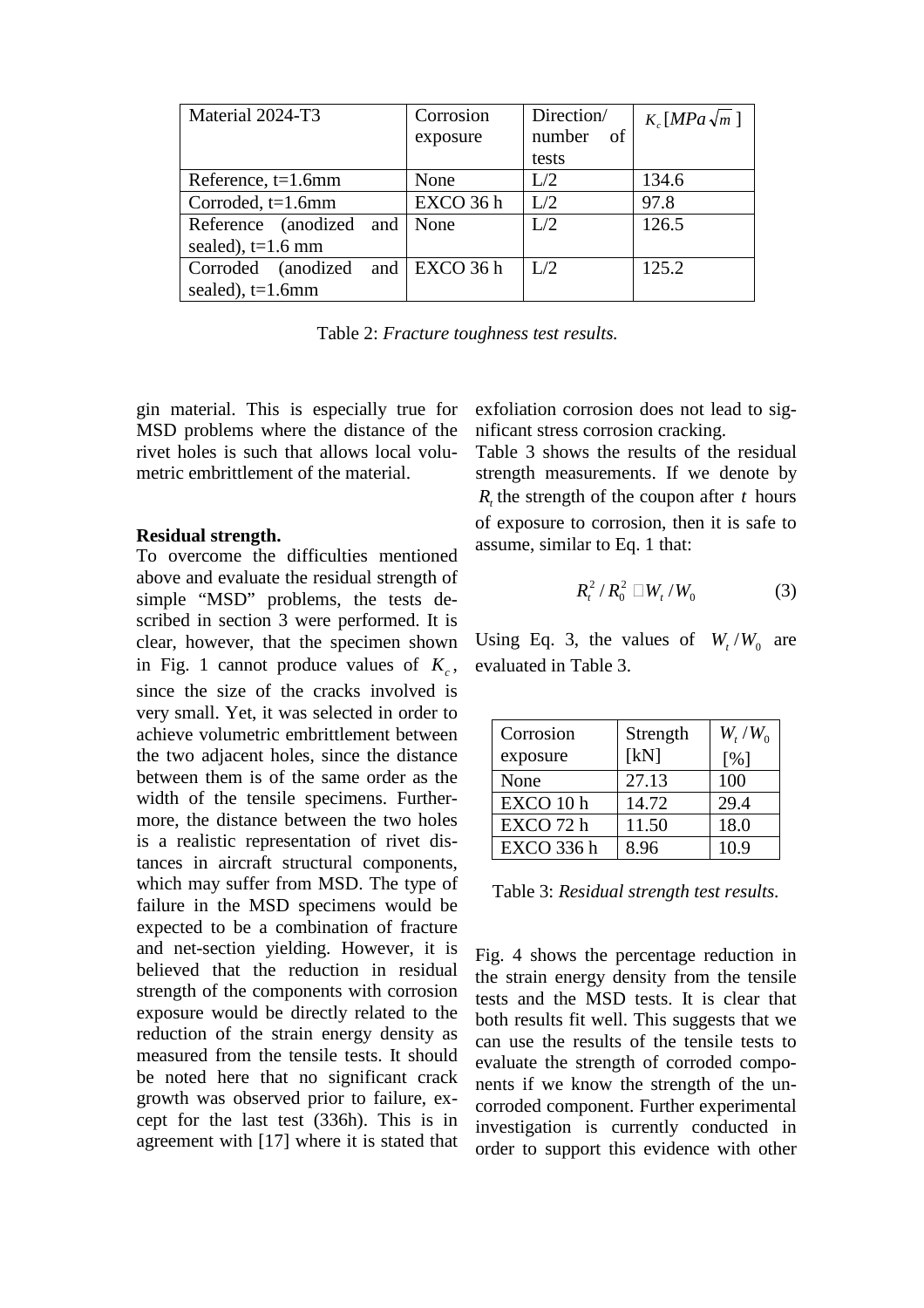aluminium alloys, thickness and coupon configurations.



Figure 4: *Residual energy density from tensile and MSD tests.*

# **5. Conclusions**

An experimental investigation was carried out to examine the effect of corrosioninduced hydrogen embrittlement on the tensile behavior and fracture toughness of 2024-T3 aluminium alloy. A mesodamage approach and the strain energy density theory were used to relate tensile properties with the residual strength of simple components. The work indicates the following:

- Corrosion-induced degradation of mechanical properties occurs gradually with the exposure time. Tensile ductility decreases exponentially to extremely low final values.
- The fracture toughness of the corroded material decreases significantly. It is necessary to evaluate a local fracture toughness associated with the reduction of strain energy density.
- The use of the strain energy density reduction as measured from tensile tests can be used to evaluate the reduction of residual strength of structural components due to corrosion-induced hydrogen embrittlement.

### **References**

[1] Inman, M.E., Kelly, R.G., Willard, S.A. and Piascik R.S. (1997) In: Proceedings of the FAA-NASA Symposium on the Continued Airworthiness of Aircraft Structures, pp. 129-146, Springfiled, Virginia.

[2] FAA-NASA Symposium on the Continued Airworthiness of Aircraft Structures, FAA Center of Excellence in Computational Modeling of Aircraft Structures, Atlanta, USA, 1996.

[3] AGARD Workshop, *Fatigue in the Presence of Corrosion*, RTO Meeting Proceedings 18, Corfu, Greece, 1999.

[4] BRITE/EURAM 1053, Structural Maintenance of Aging Aircraft (SMAAC), CEC Brussels, Final Report, 1999.

[5] EPETII/30 (1999). *Damage Tolerance Behavior of Corroded Aluminum Structures.* Final Report, General Secretariat for Research and Technology, Greece.

[6] Smiyan, O.D., Koval, M.V. and Melehkov, R.K., (1983*), Soviet Mater. Sci*., **19**, pp. 422.

[7] Pantelakis, Sp.G., Vassilas, N.I. and Daglaras, P.G., (1993)*, Metall,* **47**, pp. 135.

[8] Scaman, G.M., Alani, R. and Swann, P.R., (1976), *Corrosion Science,* **16**, pp. 443.

[9] Tuck, C.D.S. (1980) In: Proceedings of the 3<sup>rd</sup> Int. Conference of Hydrogen on the Behavior of Materials, pp. 503-510, Jackson, USA.

[10] BRITE/EURAM BE92-3250, Investigation on Aluminium-Lithium Alloys for Damage Tolerance Applications, Final Report, CEC Brussels, 1993.